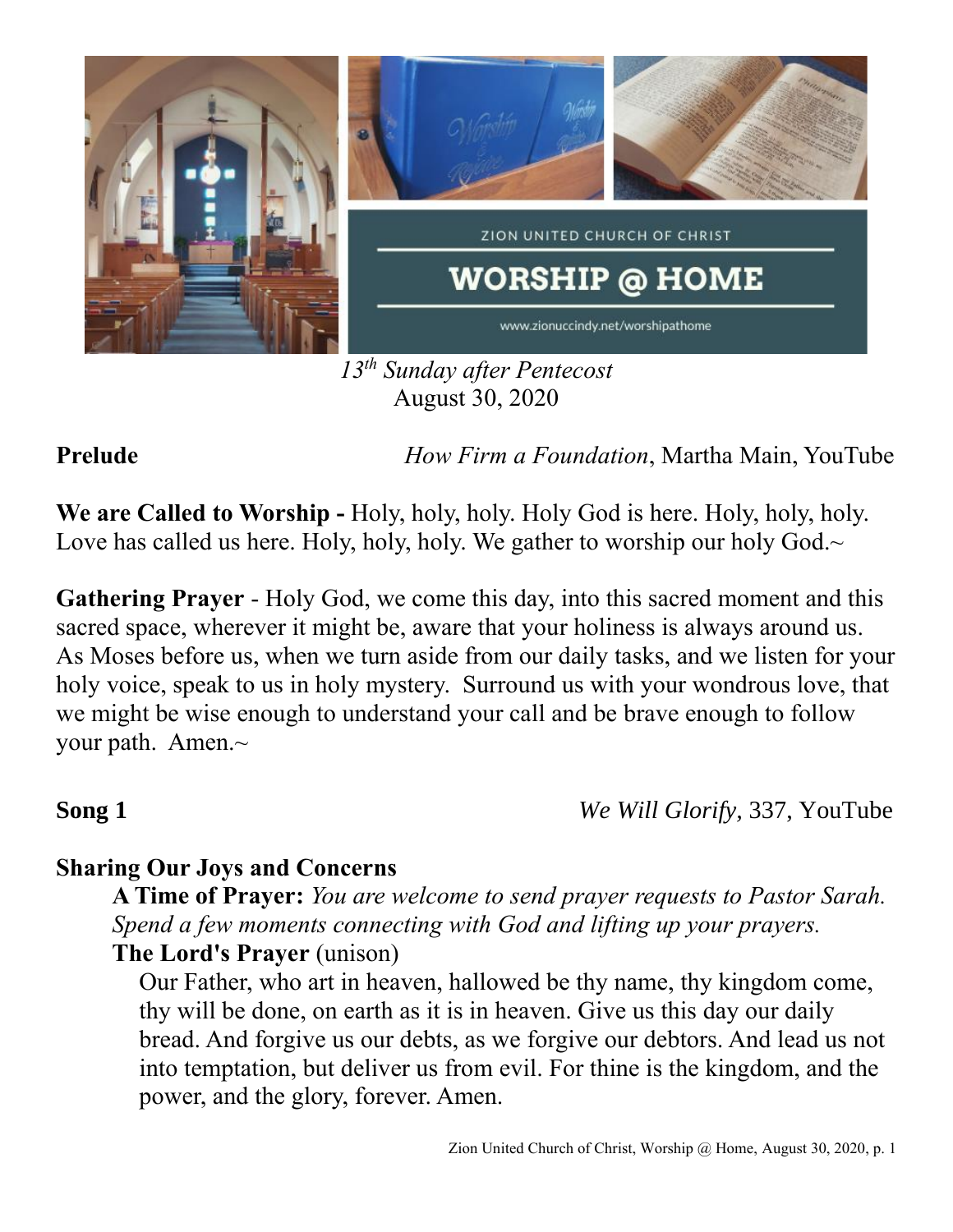**Song 2** *Guide Me, O Thou Great Jehovah,* 501, YouTube

### **We Hear God's Word** Exodus 3:1-15 (NRSV)

3Moses was keeping the flock of his father-in-law Jethro, the priest of Midian; he led his flock beyond the wilderness, and came to Horeb, the mountain of God. <sup>2</sup>There the angel of the LORD appeared to him in a flame of fire out of a bush; he looked, and the bush was blazing, yet it was not consumed. <sup>3</sup>Then Moses said, 'I must turn aside and look at this great sight, and see why the bush is not burned up.' <sup>4</sup>When the LORD saw that he had turned aside to see, God called to him out of the bush, 'Moses, Moses!' And he said, 'Here I am.' <sup>5</sup>Then he said, 'Come no closer! Remove the sandals from your feet, for the place on which you are standing is holy ground.' <sup>6</sup>He said further, 'I am the God of your father, the God of Abraham, the God of Isaac, and the God of Jacob.' And Moses hid his face, for he was afraid to look at God.

7 Then the LORD said, 'I have observed the misery of my people who are in Egypt; I have heard their cry on account of their taskmasters. Indeed, I know their sufferings, <sup>8</sup> and I have come down to deliver them from the Egyptians, and to bring them up out of that land to a good and broad land, a land flowing with milk and honey, to the country of the Canaanites, the Hittites, the Amorites, the Perizzites, the Hivites, and the Jebusites.  $9$ The cry of the Israelites has now come to me; I have also seen how the Egyptians oppress them.  $^{10}$ So come, I will send you to Pharaoh to bring my people, the Israelites, out of Egypt.'  $^{11}$ But Moses said to God, 'Who am I that I should go to Pharaoh, and bring the Israelites out of Egypt?' <sup>12</sup>He said, 'I will be with you; and this shall be the sign for you that it is I who sent you: when you have brought the people out of Egypt, you shall worship God on this mountain.'

13 But Moses said to God, 'If I come to the Israelites and say to them, "The God of your ancestors has sent me to you", and they ask me, "What is his name?" what shall I say to them?'  $14$ God said to Moses, 'I AM WHO I AM.' He said further, 'Thus you shall say to the Israelites, "I AM has sent me to you." ' <sup>15</sup>God also said to Moses, 'Thus you shall say to the Israelites, "The LORD, the God of your ancestors, the God of Abraham, the God of Isaac, and the God of Jacob, has sent me to you": This is my name for ever,

and this my title for all generations.

## **Meditation** *Gifted and Called*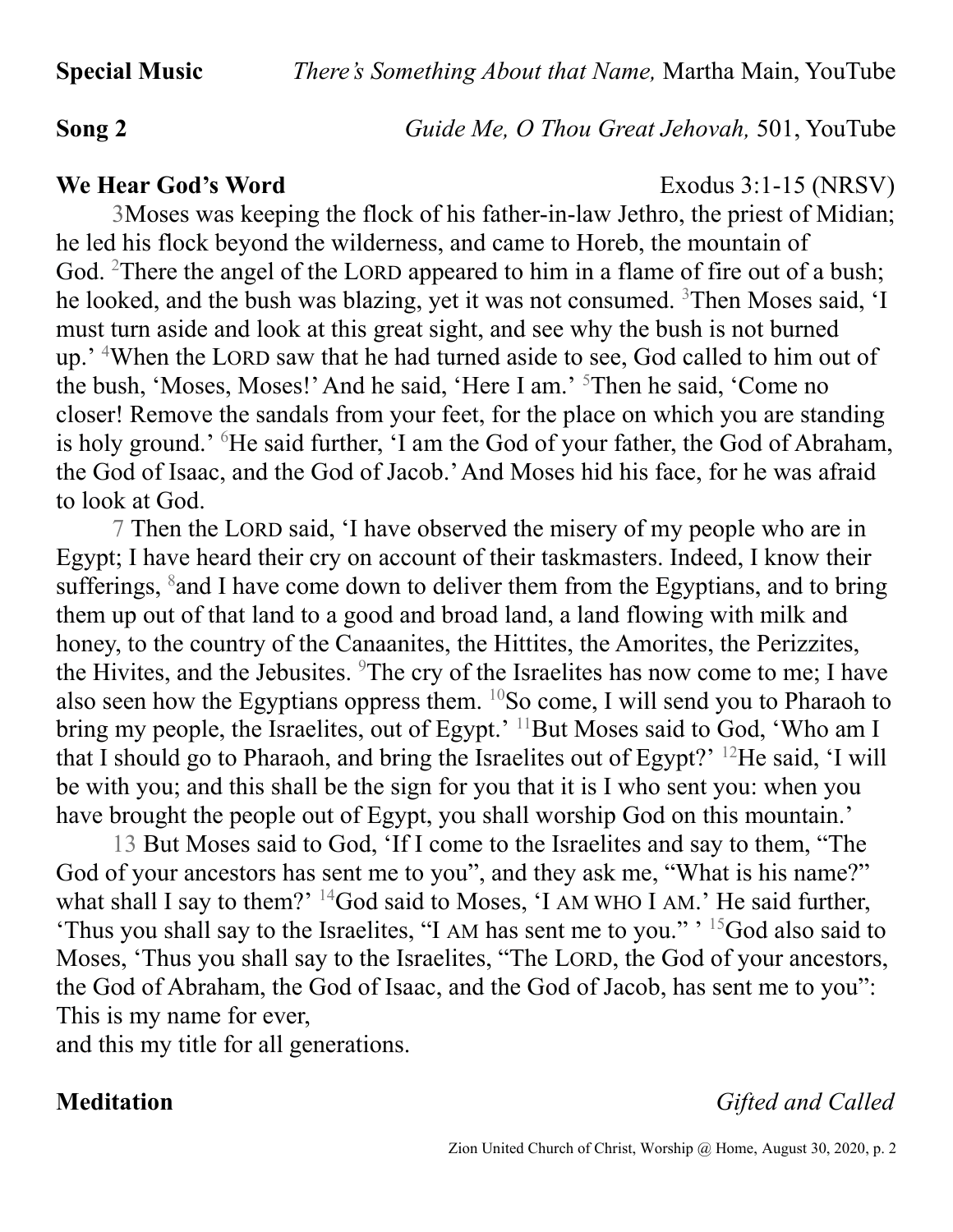### **Spiritual Practice of the Week**



# SEE WHAT GOD SEES

Moses thought what God was calling him to do was impossible! Moses didn't see in himself what God saw. Just like Moses, you are gifted and called. Too often we find ourselves thinking about what we lack, as individuals and a church. It's easy to get caught in the habit of comparison. Make a list of all your many talents. Then consider ways that God can use your talents for our ministry at Zion. Remind yourself this week that you are gifted and called

### **We Respond to God's Word with Our Giving Offertory**

You're invited to take out your checkbook in these moments. As you write out your offering, be prayerful with each letter and number. In times such as these, when money becomes tight and our economy is under strain, God invites us to be generous and give what we can. These are gifts we freely give, as we are able and as we are called.

We ask that you please mail in your offerings to our office. Zion United Church of Christ 8916 E. Troy Ave. Indianapolis, IN 46239

You can now submit your offerings on our website through a secure PayPal donation button. Please know that PayPal receives a 2.2% processing fee and a \$0.30 transaction charge. You are able to set up reoccurring, monthly